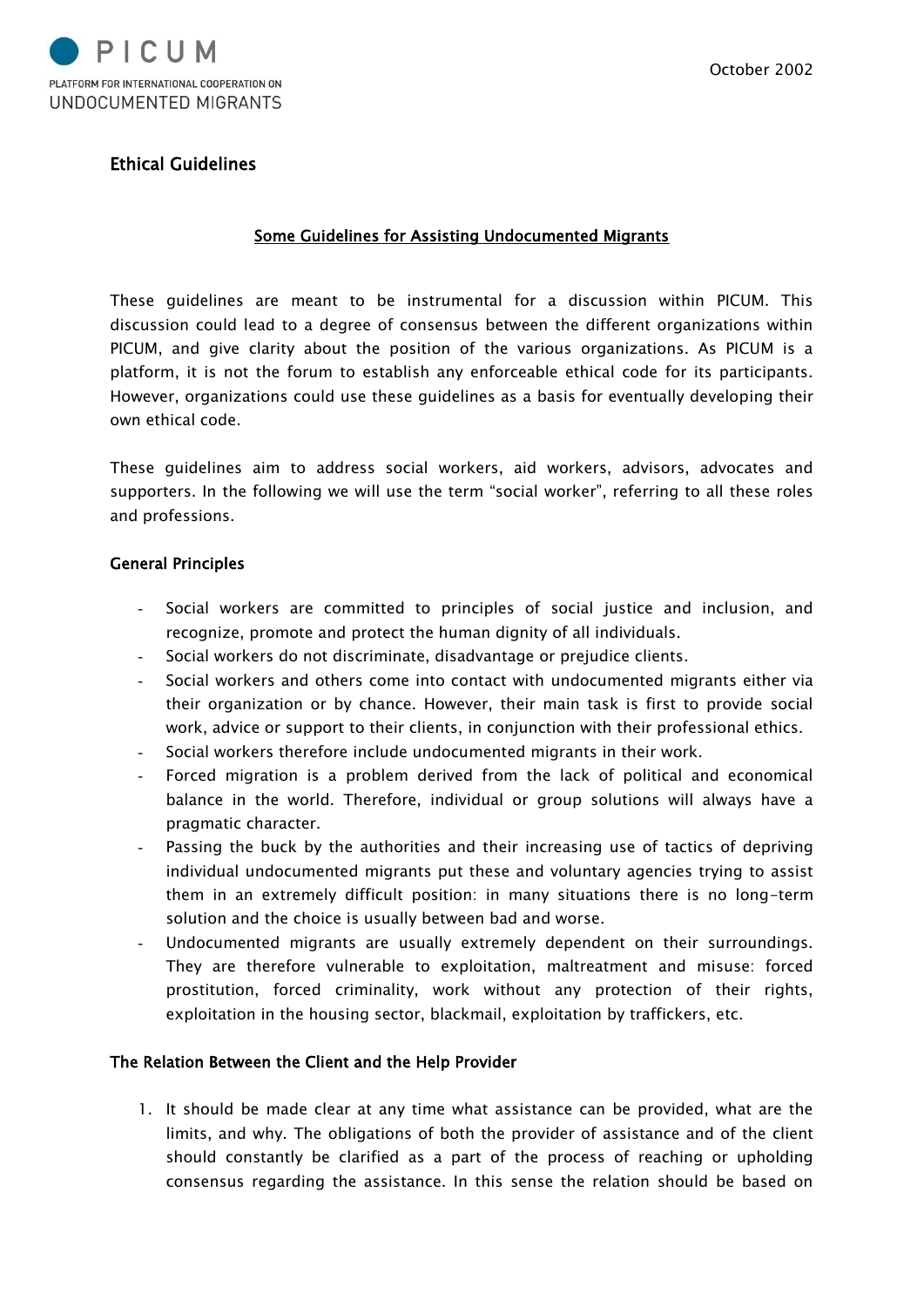mutual understanding and should have the character of an unwritten contract, so that the client knows what he/she can expect and what is expected from him/her.

Amongst many other things, the process of providing assistance is also negotiating. That is why a careful and thorough intake is of utmost importance, as it is at this time and place that the tone and the main aims and limits of the contract will be put on the agenda.

During this stage of the process and throughout the whole process, the worker should be aware that s/he is the stronger, even dominating partner in the relation. This requires respect and a reserved, self-critical attitude from the worker.

Organizations offering assistance to undocumented migrants have to define clear instructions for their workers regarding the acceptance and refusal of help, working methods, peer control, pointing out structural problems both within the organization and in a broader context, the (legal) position of workers (insurance, accounting for their work). This to protect both the workers and the clients. Both workers and clients should have the opportunity to appeal to someone else within the organization.

- 2. The relation of the help provider should not be different if a worker is paid or works on a voluntary basis. This should be guaranteed by a written agreement between the organization and its volunteers.
- 3. The circumstances under which the worker can temporarily or completely discontinue the relationship should be clarified, for example:
- If the client remains passive to whatever the social worker tries to do, if  $s/h$ e is not willing to seek and create a situation in which s/he can (temporarily) survive in an ethically acceptable way;
- If it appears that the client is intentionally providing false information, seriously frustrating the trust put in him/her and thus harming the organization or rendering the assistance impossible;
- If a client abuses or attacks staff, volunteers or other clients;
- If it appears that the client committed serious crimes (e.g. crimes against humanity, human rights abuses, serious common crimes), either in the country of origin or in the country of current residence without having had a fair trial.
- 4. All workers should see that they keep their professional distance from clients for their own and the client's protection. As soon as the character of the relationship becomes personal, the worker should stop providing formal assistance. Peer control should play a decisive role in this kind of situation.

### Aims of Providing Assistance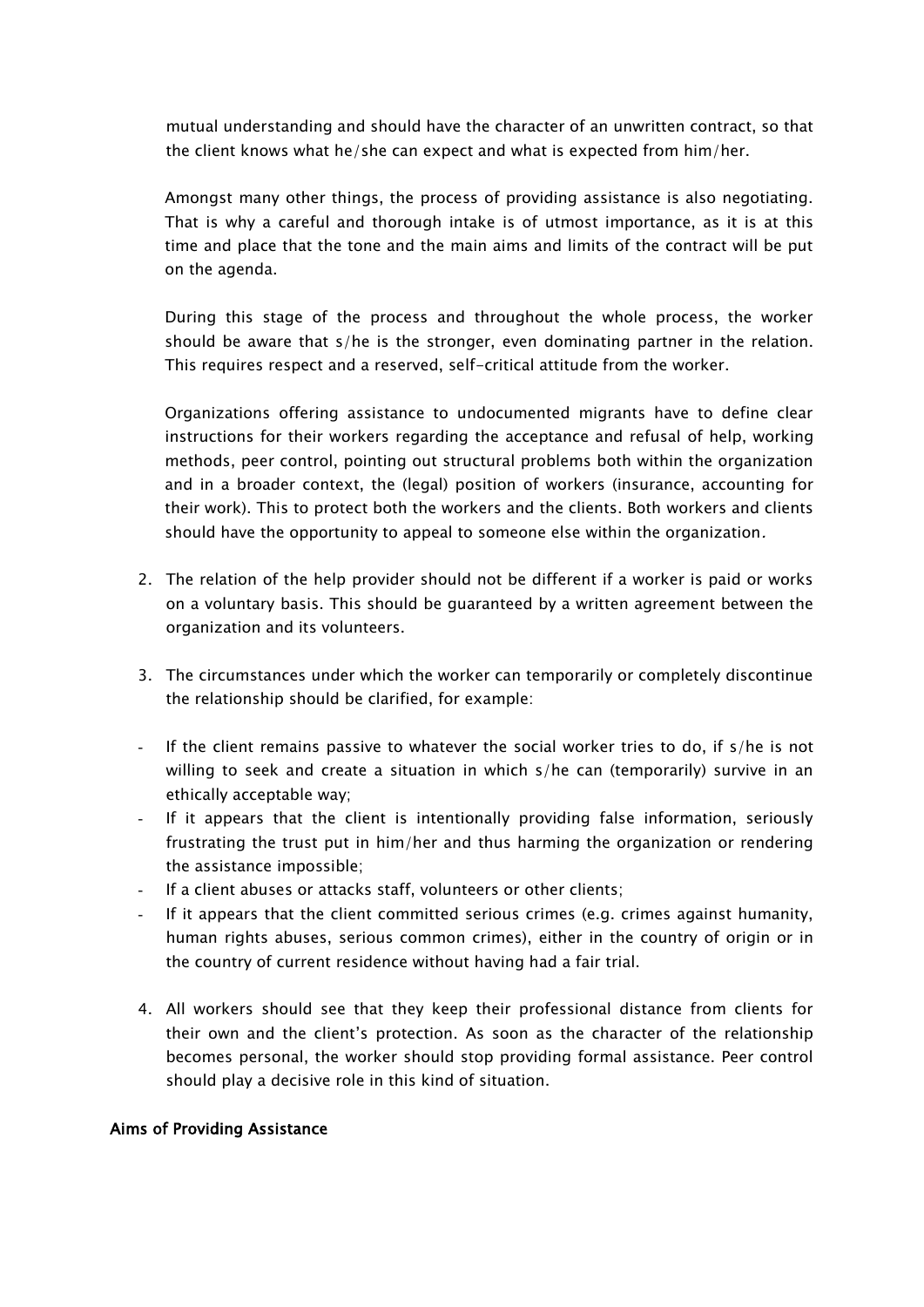- 5. The aim of providing assistance is to efficiently deliver a particular service or to find a solution in which the client can survive in an ethically acceptable way. This situation can be temporary or durable. It is essential that the client is able to support him/herself in one way or another.
- 6. The seeking of this "acceptable situation of survival" constitutes the core of the "unwritten contract" between the provider of assistance and his/her client.
- 7. Possible solutions include:
	- a. Regularisation of the residence status. The following should be noted concerning unfounded requests for residence procedures: it is not advisable to sustain a totally unfounded request for a residence procedure if it could cause a stricter procedure on the short or long term, and could harm the credibility of the organization, which in the end could render it impossible to provide assistance.
	- b. Voluntary return. Organizations and workers should adhere to the "Guidelines for NGOs in Relation to Government Repatriation Projects" (See annex. Note: only English version is available).
	- c. Continued irregular residence and work. In this case the main task of the provider of assistance is to minimize as much as possible the chance of marginalization, exploitation, discrimination and misuse.
- 8. Any essential step in the process will be discussed with the client and will not be taken without his/her consent. If the worker (preferably after consulting colleagues or a supervisor) has no alternatives to offer that are acceptable to the client and cannot meet the options or wishes of the client, he/she can end the relation, because there is no definable aim to the process.
- 9. The aim can change in the course of the process: the workers should be flexible and creative in adjusting their methods and aims: they should be able "to make the impossible possible". For example, the organization can offer a limited time period for the undocumented migrant to make up his/her mind. After the pre-established time limit has passed, it has to be considered if a new "contract" can be negotiated.

# Standard of Services

10. An undocumented immigrant is morally equal to any other individual. It should therefore be ensured that the client obtains access to the usual services available and that the service given is as close to the standard as possible.

# Prioritizing

11. The overall aspiration should be to serve all those in need. If this is impossible, for example, due to lack of resources, then clear criteria and prioritizing mechanisms should be applied. From the beginning, the provider of assistance and his/her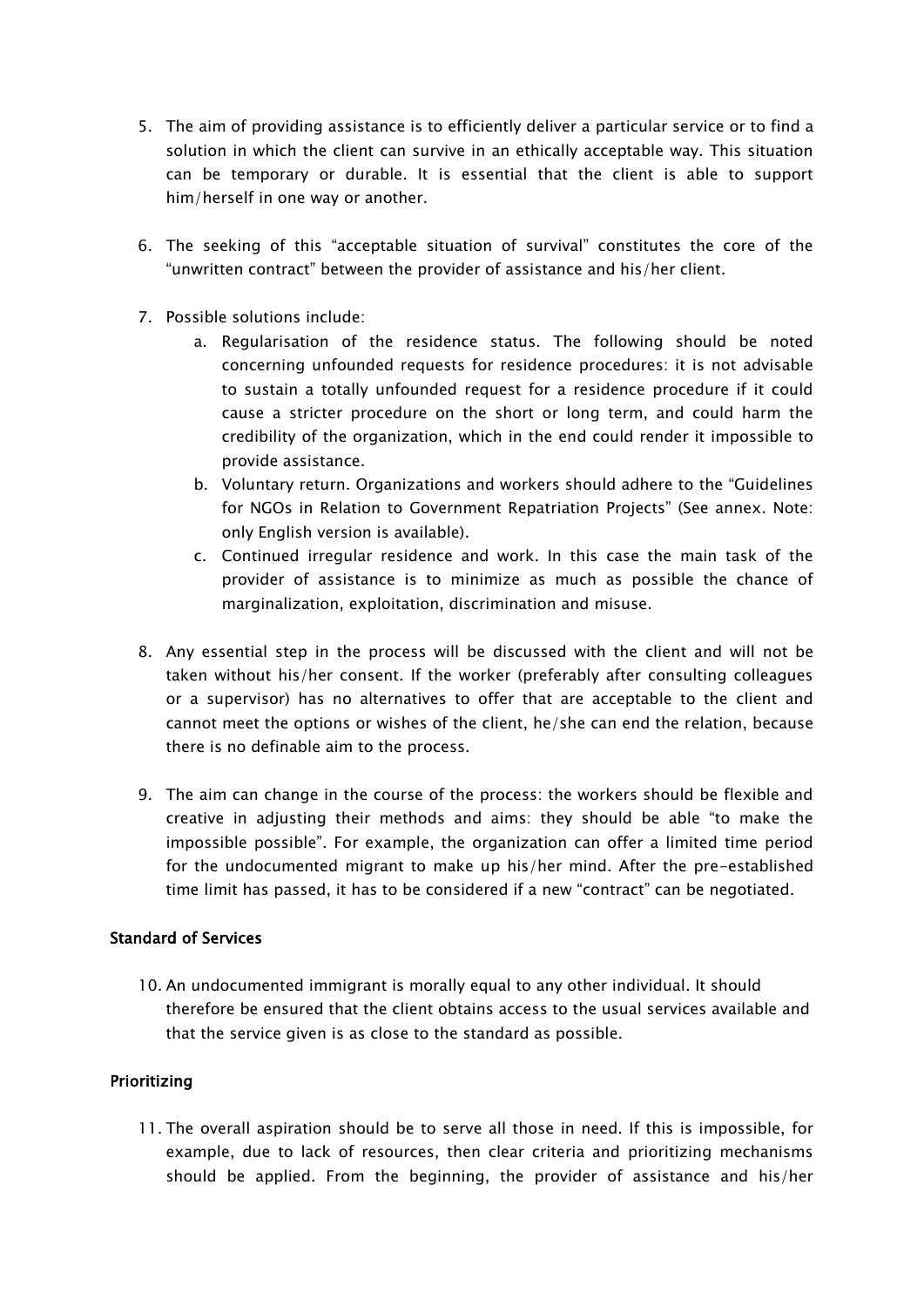organization should be clear about what criteria they apply in providing or denying assistance, and if the reasons for denial are based on shortage of means, limited working methods and/or principle.

- 12. Clients should preferably not be accepted without any form of selection if the limited means of the organization will at some moment force it to close its doors.
- 13. The urgency of the need for assistance is defined in different ways by different organizations:
- Urgent humanitarian need, great vulnerability: e.g. families with (small) children, medical or psychiatric needs, other severe situations, etc.
- Perspective of a (durable/temporary) solution (asylum, residence permit based on humanitarian grounds, further migration, repatriation, undeclared work without too much exploitation).
- 14. If the organization is unable to provide the assistance required, the social workers should try to suggest alternatives or refer to other agencies that could help. No client should be sent away without first trying all channels.

### **Secrecy**

- 15. It should be identified in the beginning what kind and how much information is required to solve the problem brought forth by the client. It should also be considered within the perspective of the purpose of the service offered by the organization. Data that is not relevant for the case should not be collected.
- 16. All information given by a client in the context of providing assistance is guaranteed to remain secret. Other workers under the code of the organization, however, have access to the information as long as this has a clear function (e.g. continuity of the process of assistance, control by authorized people within the organization). In this sense and within these limits, information is not given to this individual worker, but to the organization. However, there is one exception: if the social worker happens to obtain information on real, ongoing or planned serious criminal acts, the civic responsibility overrules the professional duty of confidentiality. This should be made clear to all clients during the intake.
- 17. If and when the provider obtains information on crimes by third parties during the course of his/her duties (e.g. trafficking in human beings, exploitation, misuse, forced sex work, domestic violence, blackmailing of undocumented migrants), s/he should try to find ways and means to put an end to these practices. Problem solving strategies could include informing the public and authorities, without doing any harm to the client(s) who provided the information.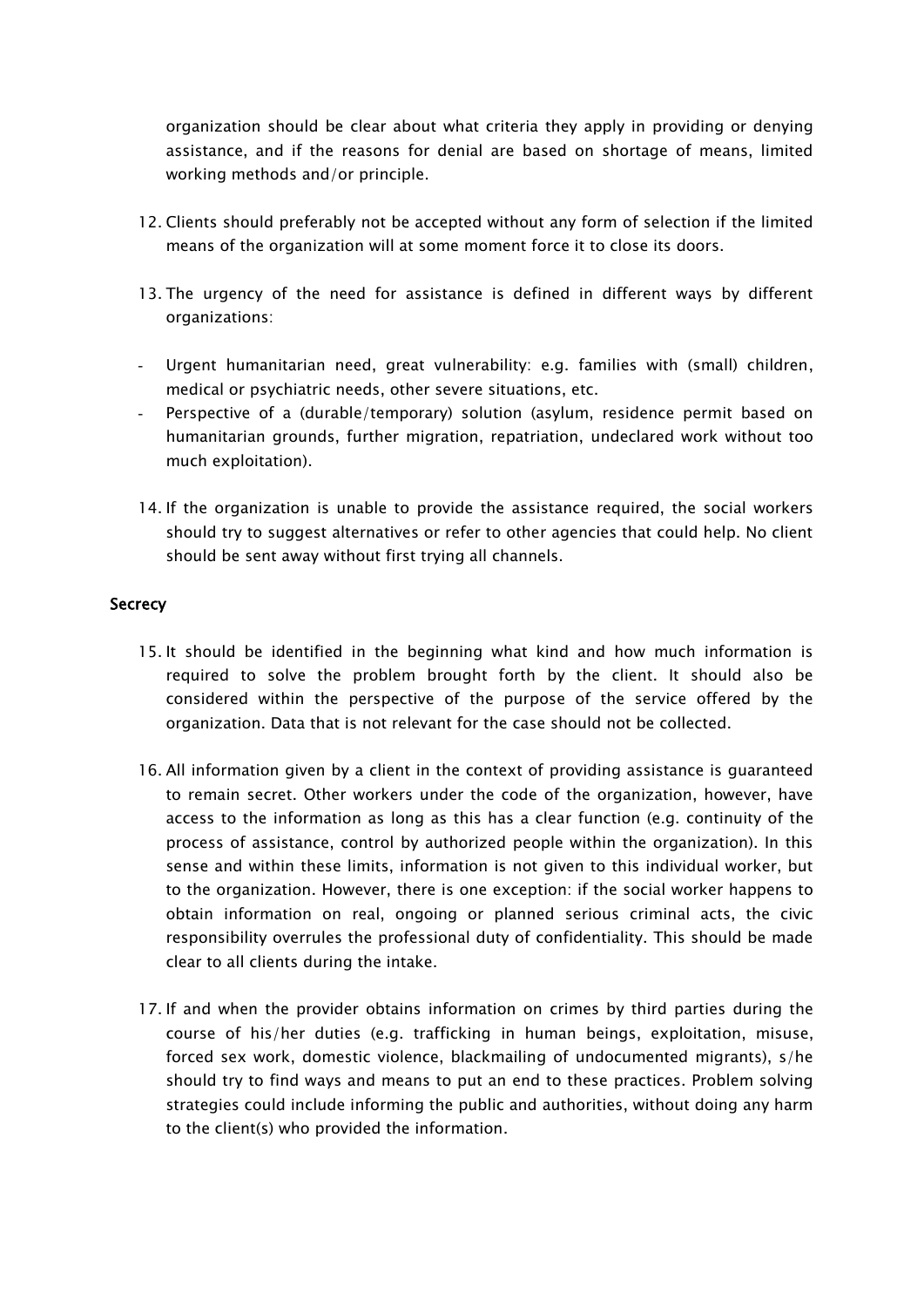- 18. No information should be provided to third parties without the clear consent of the client, except for the one case mentioned in Article 16.
- 19. The client has the right to see his/her complete file at any moment. When the relationship comes to an end, the client has the right to take his/her file. Nonetheless, the organization is entitled to keep the client's essential personal data. If the client requests assistance again, s/he has to once again make the whole file available to the organization.

### Political and Social Action. Transparency

- 20. Providing individual assistance without active openness towards the surrounding society is like swimming against the tide.
- 21. Organizations assisting undocumented migrants should be open and transparent regarding their finances, their working methods, the number of clients they are able to help, their contacts with authorities and with other organizations.
- 22. It is an essential task of organizations assisting undocumented migrants to inform society of the problems faced by their clients. The organizations and/or their networks or umbrella-organizations (regional, national, European) should invest in informing media and in lobbying politicians on the issue. This presupposes a focus on signals from the field and instruments (time, well-equipped people) to incorporate and handle these data and to develop a common strategy.
- 23. Possible involvement of clients in public actions should be considered with great caution (e.g. demonstrations, church-asylum). Clients should be fully informed of the possible scenarios and their consequences. It should be clear what to do if the action fails in one way or the other. The publication of photographs and of personal testimonies of clients should be avoided without their explicit consent.

### Legitimacy and Its Limits

- 24. In the EU member states, there is a relatively high degree of democracy. Under these circumstances, the legitimacy of disobeying laws is far more remote than under a clearly undemocratic regime. However, if a state excludes its inhabitants from essential means of survival, these residents have the right to disobey laws in order to survive. Their actions should be in proportion to this aim and should do as little harm to others as possible.
- 25. This does not legitimize the breaking of the law by those who assist undocumented migrants. However, they have to defend, situate and explain the behavior of their clients in this respect. If they are involved in a situation that is not strictly legal, it should be agreed upon with the client that his/her illegal action in which s/he is assisted is completely the client's responsibility. If a worker is in the situation that